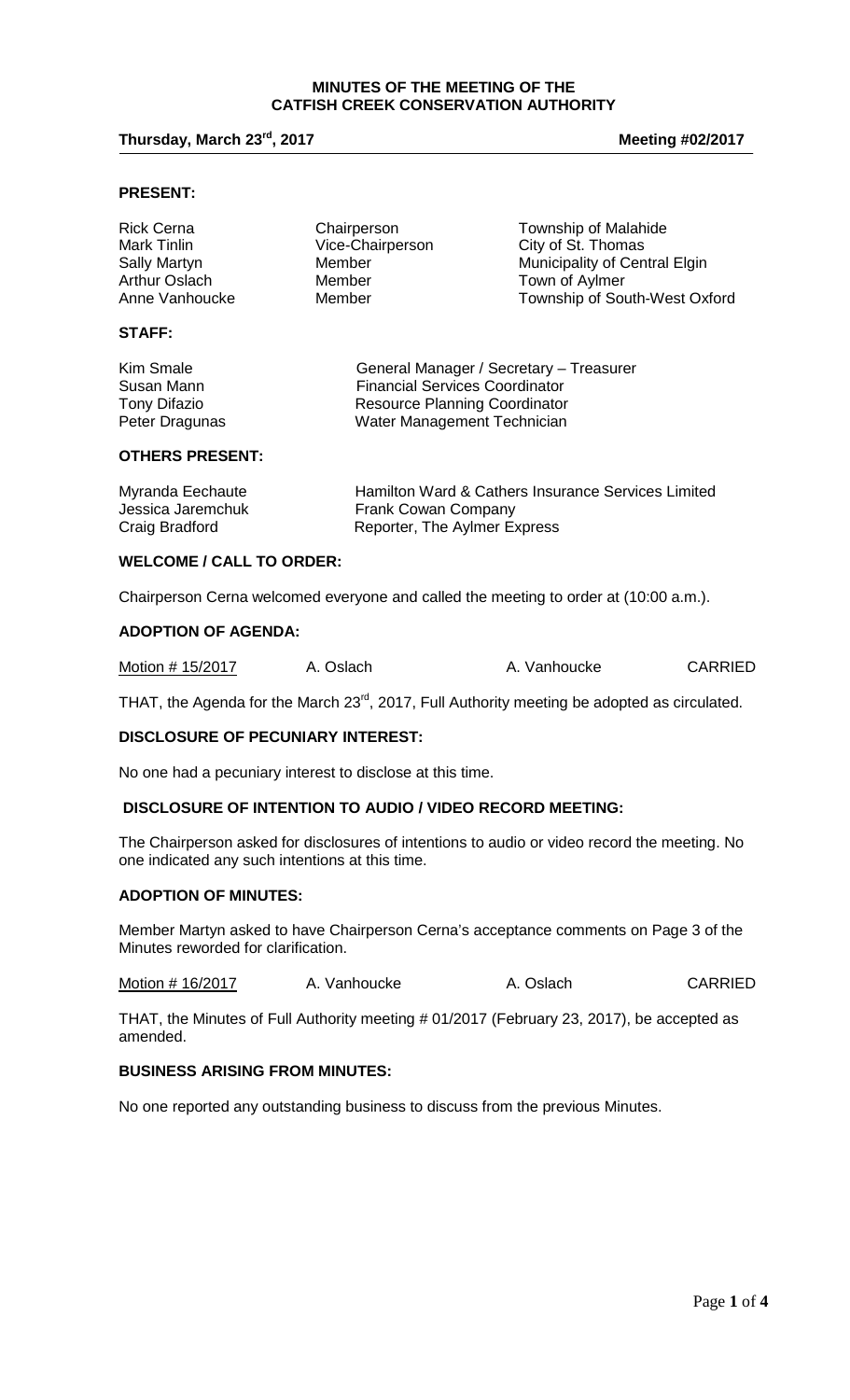# **PUBLIC / SPECIAL DELEGATIONS:**

#### a) Jessica Jaremchuk, Myranda Eechaute- General Insurance Program:

The Authority Chairperson called upon Jessica Jaremchuk of the Frank Cowan Company to present the 2017-2018 General Insurance Program for the Catfish Creek Conservation Authority.

Ms. Jaremchuk took a few minutes to highlight and explain some of the coverages contained in the Insurance Renewal Report prepared by the Cowan Company. She noted that the level of coverages are virtually the same as in the 2016-2017 Report. She mentioned some of the specialized insurance services which the Frank Cowan Company offers to its clients at no charge such as risk management seminars and estimates of values for buildings and structures. At the conclusion of her presentation, Ms. Jaremchuk stated that she was pleased to announce that the renewal cost of the Authority's 2017-2018 insurance coverage had decreased by \$4,930.00 from the 2016-2017 premium of \$36,415.00.

Authority Chairperson Cerna thanked Jessica and Myranda for taking the time to attend the meeting and answering any questions regarding the General Insurance Program.

#### **Ms. Jaremchuk and Ms. Eechaute left the meeting at (10:30 a.m.).**

#### **REPORTS:**

Report FA 01/2017 – Monthly Staff Reports, was presented, discussed, and resolved.

Motion # 17/2017 A. Vanhoucke M. Tinlin CARRIED

THAT, Staff Reports for the months of January and February, 2017, be noted and filed.

Report FA 02/2017 – January Summary of Revenue and Expenditures, was presented, discussed, and resolved.

Motion # 18/2017 M. Tinlin A. Oslach CARRIED

THAT, Report FA 02/2017, be noted and filed.

Report FA 03/2017 – February Summary of Revenue and Expenditures, was presented, discussed, and resolved.

| Motion # 19/2017 | M. Tinlin | A. Vanhoucke | <b>CARRIED</b> |
|------------------|-----------|--------------|----------------|
|------------------|-----------|--------------|----------------|

THAT, Report FA 03/2017, be noted and filed.

Report FA 04/2017 – Accounts Paid, was presented, discussed, and resolved.

Motion # 20/2017 A. Vanhoucke A. Oslach CARRIED

THAT, Accounts Paid totaling \$77,745.65, be approved as presented in Report FA 04/2017.

Report FA 05/2017 –Accounts Payable, was presented, discussed, and resolved.

The Financial Services Coordinator distributed copies of Report FA 05/2017 – Accounts Payable, at the meeting for payment.

Motion # 21/2017 S. Martyn CARRIED S. Martyn A. Oslach CARRIED

THAT, Accounts Payable totaling \$30,529.69, be approved for payment as presented in Report FA 05/2017.

Report FA 06/2017 – CCCA Committees, was presented, discussed, and resolved.

Motion # 22/2017 S. Martyn C. A. Vanhoucke CARRIED

THAT, the Full Authority approve the Committee appointments for the year 2017 as outlined in Report FA 06/2017.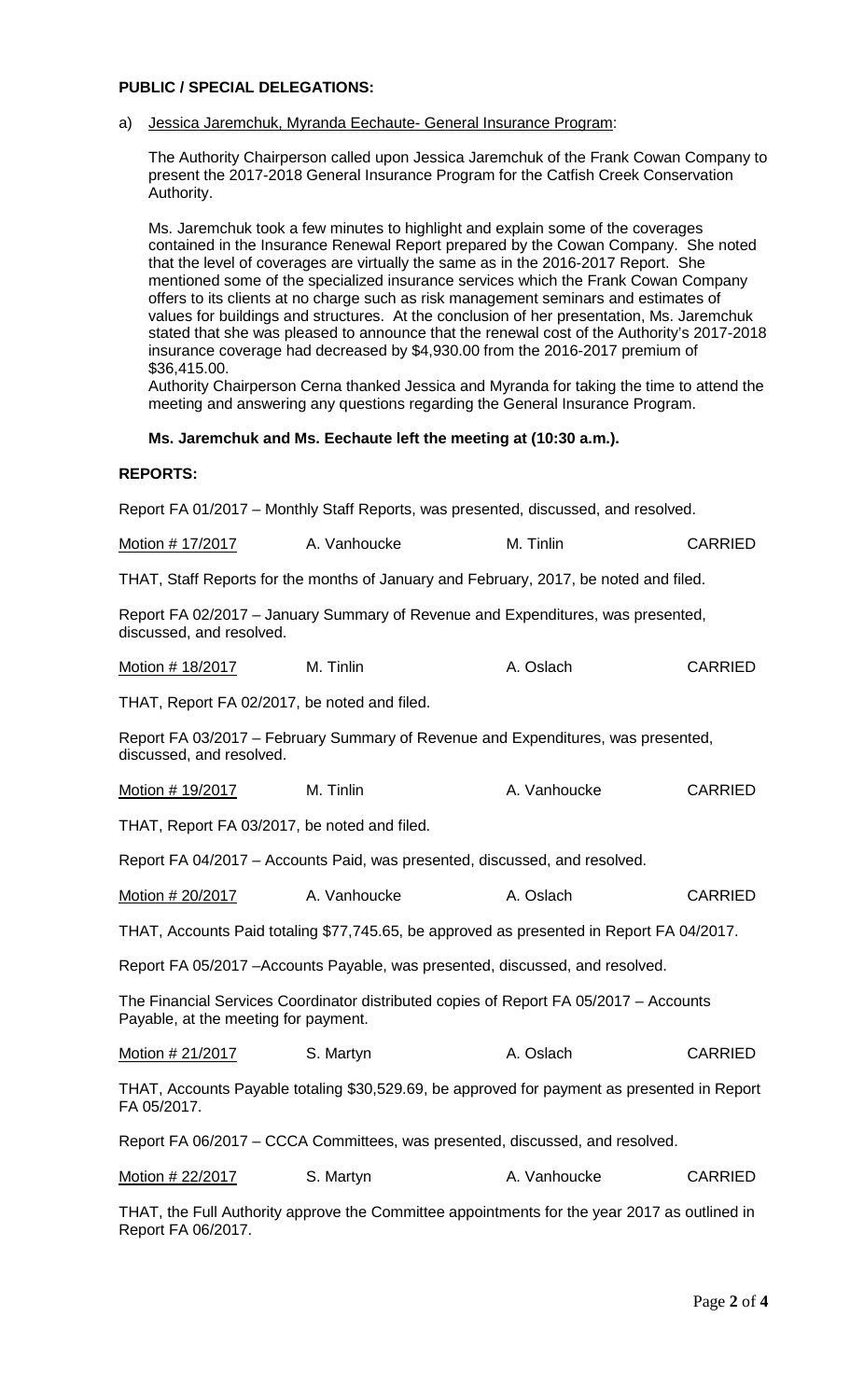Report FA 07/2017 – General Insurance Program, was presented, discussed, and resolved.

Motion #23/2017 A. Oslach A. Vanhoucke CARRIED

THAT, the Catfish Creek Conservation Authority renew its 2017-2018 insurance coverage with Frank Cowan Company Limited through Hamilton Ward & Cathers Insurance Services Limited at a total cost of \$31,485.00, plus applicable taxes.

Report FA 08/2017 – Audit Findings Letter, was presented, discussed, and resolved.

Motion # 24/2017 S. Martyn B. A. Oslach CARRIED

THAT, the Chairperson of the Catfish Creek Conservation Authority sign the "Acknowledgement of the Board of Directors Letter" prepared by Graham Scott Enns LLP Chartered Accountants for the 2016 Financial Audit.

Report FA 09/2017- Conservation Ontario's Provincial Pre-Budget Submission, was presented, discussed, and resolved.

Motion # 25/2017 A. Vanhoucke S. Martyn S. Martyn

THAT, Report FA 09/2017, be received as information at this time.

Report FA 10/2017 – 2017 Final Budget and Municipal Levy, was presented, discussed, and resolved.

The General Manager / Secretary-Treasurer informed the Board that the Final Budget information contained in Report FA 10/2017, remained the same as the Preliminary Draft Budget that was presented and approved for circulation to the member municipalities at the Personnel / Finance Committee meeting held on January 26<sup>th</sup>, 2017.

Following a brief discussion, Chairperson Cerna called for a Recorded Vote in accordance with the Municipal Levy Regulation.

Motion #26/2017 A. Oslach A. Vanhoucke CARRIED

THAT, the 2017 Catfish Creek Conservation Authority Budget totaling \$1,305,873.10, be adopted as presented; and further,

THAT, the 2017 Municipal General Levy in the amount of \$263,481.94 and the Special Plan Review Levy in the amount of \$8,250.00, be approved as presented.

| Member's Name        | Municipality                  | <b>CVA</b><br>Apportionment % | Yes | No |
|----------------------|-------------------------------|-------------------------------|-----|----|
| <b>Rick Cerna</b>    | Township of Malahide          | 35.0074                       | √   |    |
| <b>Arthur Oslach</b> | Town of Aylmer                | 27.8131                       | √   |    |
| Sally Martyn         | Municipality of Central Elgin | 27.6427                       | ᄿ   |    |
| Anne Vanhoucke       | Township of South-West Oxford | 3.3950                        | √   |    |
| Mark Tinlin          | City of St. Thomas            | 6.1419                        |     |    |

Carried unanimously by 100% of the weighted vote in attendance.

### **GENERAL MANAGER / SECRETARY-TREASURER'S REPORT:**

a) Annual Meetings:

The General Manager / Secretary-Treasurer attended the Kettle Creek Conservation Authority (KCCA) Annual General Meeting (AGM) on February 15<sup>th</sup>, and the Long Point Region Conservation Authority (LPRCA) on February 24<sup>th</sup>, 2017. City of St. Thomas Mayor Heather Jackson is the new KCCA Chairperson and Councillor Noel Haydt of Norfolk County is the new Chairperson of the LPRCA.